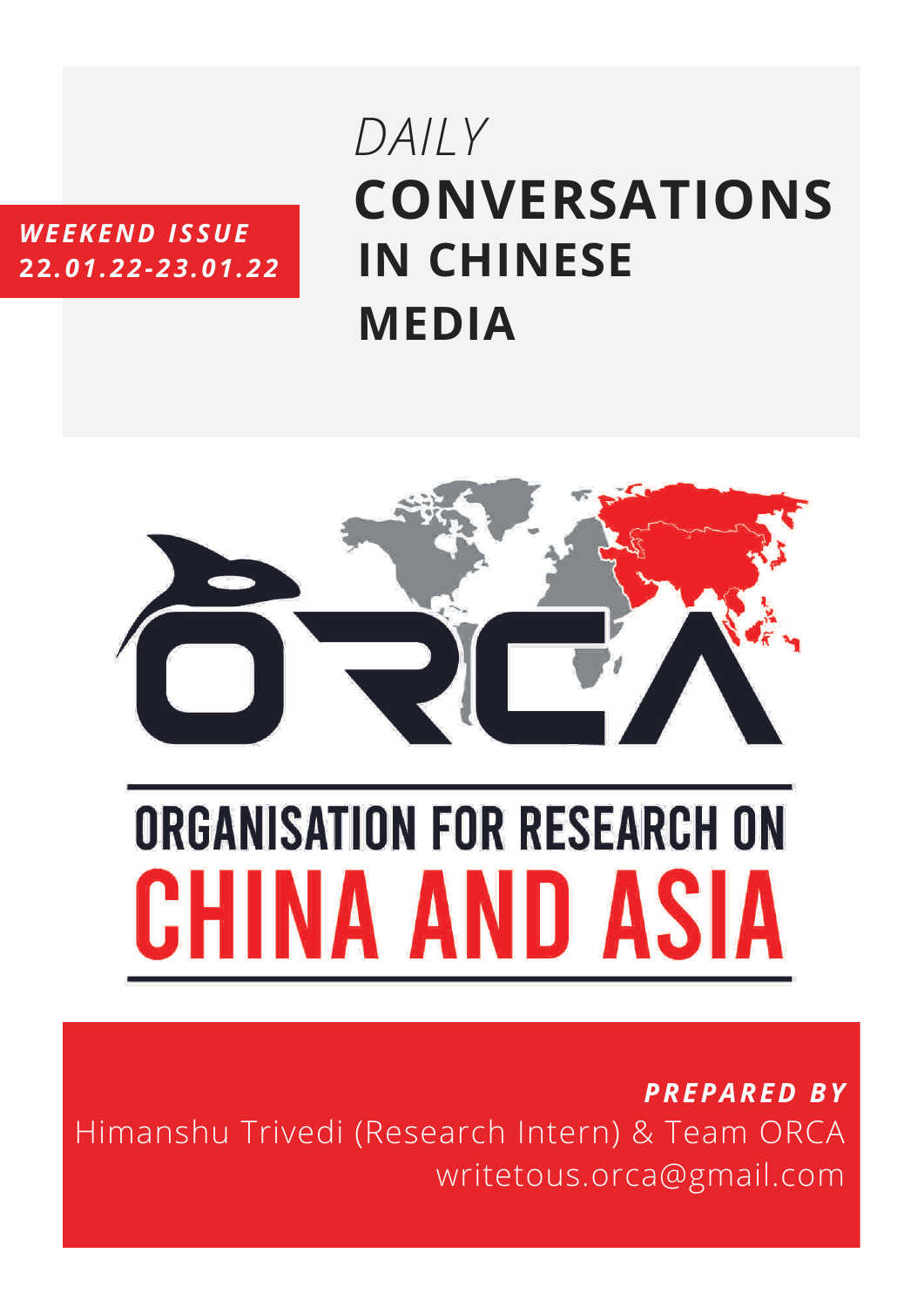### **I. Social Media Chatter in China**

- **Act of domestic violence sparks outrage among netizens:** Incident of domestic violence is going viral in Chinese social media. A video of a man [beating](https://www.whatsonweibo.com/shaanxi-domestic-violence-incident-caught-on-home-security-camera-sparks-online-outrage/) his wife inside a home in Xi'an Shaanxi Province has sparked outrage among Chinese netizens. An indoor home security camera recorded the video in the living room; the man is reportedly a high-ranking businessman.
- **The undefeated victory of the Chinese women's national team is being celebrated on social media:** In the ongoing women's Asian Cup in China, the Chinese women's team scored seven goals against Iran and [defeated](https://www.thepaper.cn/newsDetail_forward_16415235) them with a 7-0 in the group stage. The win came after the Chinese women team defeated Taiwan with four goals. These undefeated victories by the women's national team are being celebrated across social media networks in China.
- **Video shows winter cold being braved by PLA:** A video uploaded by CCTV military on Weibo shows a platoon leader in the Shigatse Military sub-district with a few other soldiers braving heavy wind and snow, carrying beef, mutton, vegetables and fruits on their backs to a garrison at an altitude of 4676 metres for the upcoming Chinese New Year. The video also says that the platoon leader Fang Hongzhan has walked more than 100 times on this route to deliver vegetables. Other recent videos uploaded by CCTV military recently also make it a point to show that the soldiers have enough supply of food in the winter.

#### **II. News in China**

- Kristalina Georgieva IMF's managing director on Friday said that China's zerocovid policy is eventually [leading](https://www.cnbc.com/2022/01/21/imf-chinas-zero-covid-policy-a-burden-to-domestic-and-global-economy.html) to a "burden". Speaking at The Davos Agenda virtual event, Georgieva also added that initially, the policy contained the virus spread but due to stringent restrictions, the pressure is being created on the supply chain, which is putting more risk on the rest of the world[.](https://www.cnbc.com/2022/01/21/imf-chinas-zero-covid-policy-a-burden-to-domestic-and-global-economy.html)
- According to the [reports](https://m.timesofindia.com/world/pakistan/pakistan-aiding-chinese-repression-of-uyghurs-in-xinjiang-report/amp_articleshow/89054392.cms) on China's systematic and state-sponsored oppression of Uyghur Muslims, the State of Pakistan is aiding Chinese repression. International Forum for Rights and Security (IFFRAS), a Canada-based Think Tank in its report, explained the role of Pakistani authorities in deporting fourteen Uygur students to Beijing designated as terrorists in China who were eventually killed. Such aid has happened even as Pakistan has been on the list of twenty-six countries that have been blacklisted by the Xinjiang Uygur Autonomous Region (XAR) for fear of cross-border radicalization. Pakistan was included in this because the people in Xinjiang share cultural ties to marriage across the border, and often cross-border radicalization is done. Yet, Pakistan's unofficial aid to China on the question of Uygur crackdown has continued, even as officially it's presence in the blacklist has been used by Islamabad to cite its support for Uygurs.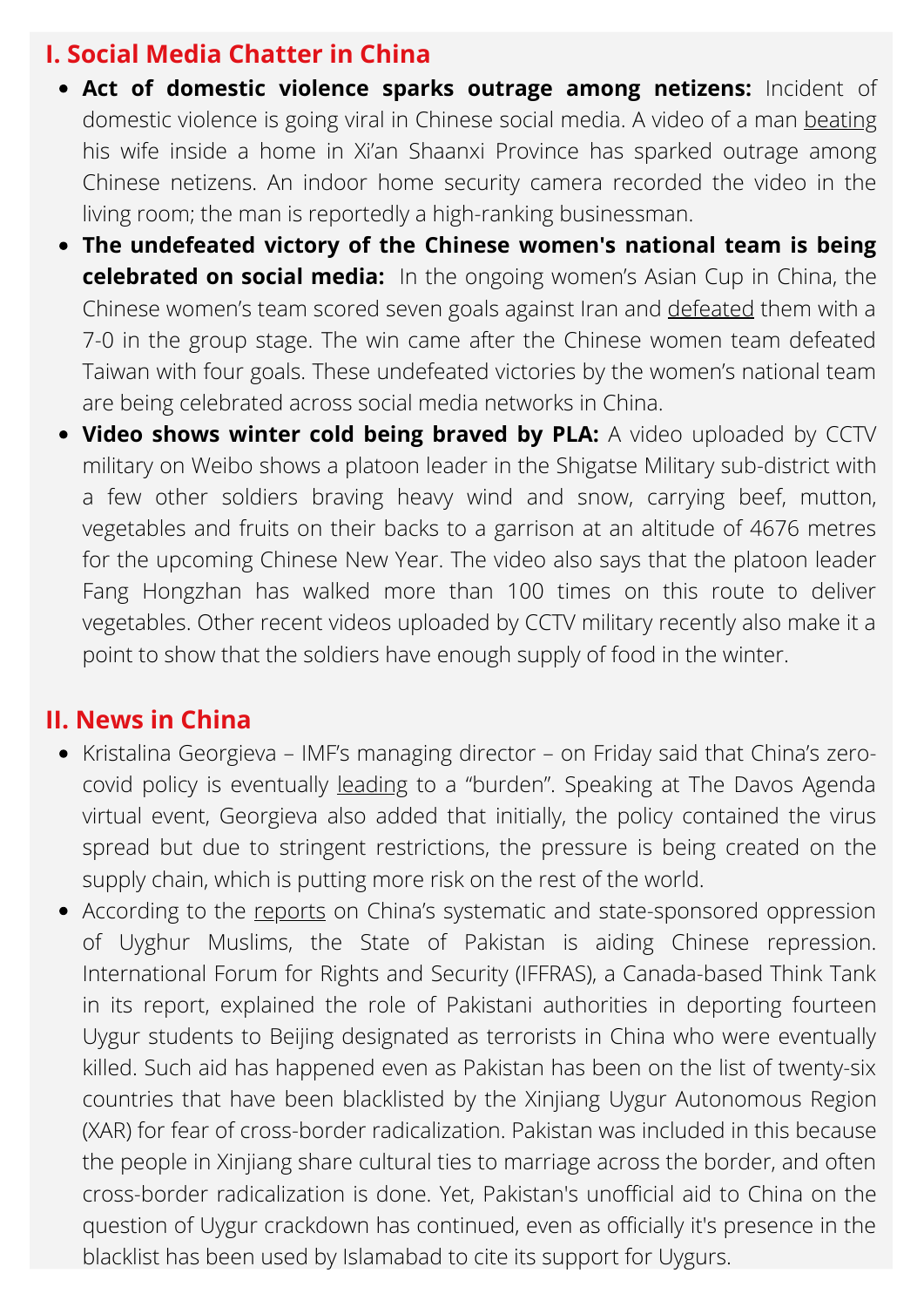- In the backdrop of the deteriorating [situation](https://zeenews.india.com/india/in-delhi-germany-bats-for-good-ties-with-russia-to-combat-china-amid-ukraine-crisis-2429938.html) in Eastern Europe, German Navy Chief Achim Schonbach on Saturday said that Germany is looking forward to good ties with Russia to counter China. His statement sparked intense debate as the remarks of good ties with Russia are totally different from the collective stand of the EU amid the backdrop of the ongoing Ukraine Crisis. After heavy backlash on his remark, Mr. Schonbach has resigned from his office. He was speaking at a defence think tank in India.
- On Friday, Washington [announced](https://www.ndtv.com/world-news/us-suspends-44-passenger-flights-to-china-in-tit-for-tat-with-beijing-2723145) the [suspension](https://www.ndtv.com/world-news/us-suspends-44-passenger-flights-to-china-in-tit-for-tat-with-beijing-2723145) of forty-four Chinese passenger flights from America. The announcement is seen as tit for tat response to the restrictive move by Beijing on US air carriers on the grounds of COVID-19 protocols. The restriction is imposed on Air China, China Eastern Airlines, China Southern Airlines and Xiamen Airlines, which are scheduled to take off from January 30 and March 29, 2022.
- As the Communist Party of China is [gearing](https://m.timesofindia.com/world/china/china-warns-of-no-mercy-in-corruption-and-monopoly-crackdown/amp_articleshow/89034486.cms) up for the next National Congress meeting that could secure the third tenure of Xi Jinping, China has vowed to ramp up its regulatory crackdown on corruption and shows no mercy to offenders. The statement came during the ongoing crackdown on monopolies and businesses leveraging the political contact in the party to avoid investigation agencies.
- China, Russia, and Iran [conducted](https://m.timesofindia.com/world/middle-east/iran-russia-and-china-begin-joint-naval-drill/amp_articleshow/89037220.cms) the third naval drill in the Indian Ocean started in 2019. The naval drill has been conducted at the 'perfect time' where Tehran, Moscow, and Beijing share constrained relationships with the west and especially the USA.
- Pakistan has [decided](https://m.economictimes.com/news/international/world-news/pakistan-to-pay-11-6-mn-compensation-to-36-chinese-victims-of-hydropower-project-terror-attack/articleshow/89055553.cms) to pay USD 11.6 million to compensate thirty-six Chinese nationals who are eighter dead or were injured in the terrorist attack in Khyber Pakhtunkhwa Province last year. Pakistani Authorities are referring to this decision by Islamabad as a goodwill gesture towards its all-weather ally China[.](https://m.economictimes.com/news/international/world-news/pakistan-to-pay-11-6-mn-compensation-to-36-chinese-victims-of-hydropower-project-terror-attack/articleshow/89055553.cms)
- Chinese market's [continuous](https://www.business-standard.com/article/news-cm/china-market-falls-0-9-technology-and-healthcare-leads-decline-122012101612_1.html) bull run came to a halt on Friday as technology and healthcare numbers gave a shock to the market. The reason for the 0.9% fall was the anti-graft watchdog's decision to investigate and punish corrupt behavior of the pharma sector[.](https://www.business-standard.com/article/news-cm/china-market-falls-0-9-technology-and-healthcare-leads-decline-122012101612_1.html)
- On Friday, the Chinese Foreign Ministry spokesperson [criticized](https://abcnews.go.com/US/wireStory/china-criticizes-us-missile-sanctions-hypocrisy-82393702) the USA for imposing sanctions on Chinese companies accused of exporting missile technology. "This is a typical hegemonic action. [China](https://abcnews.go.com/alerts/Taiwan) strongly deplores and firmly opposes it," said Foreign Ministry spokesperson Zhao Lijian; he also added that the USA should "immediately correct its wrongdoing".
- China's highest government body, the State Council, [found](https://www.sixthtone.com/news/1009524/officials-deliberately-hid-deaths-during-henan-floods%2C-report-finds) the local and provisional office of Henan Province guilty of "negligence and dereliction of duty", as the local authorities underreported the death during the floods in July 2021. According to the investigation report, the death toll was 302 against the official figure of 139. Dedicated authority officials were arrested for this negligence.